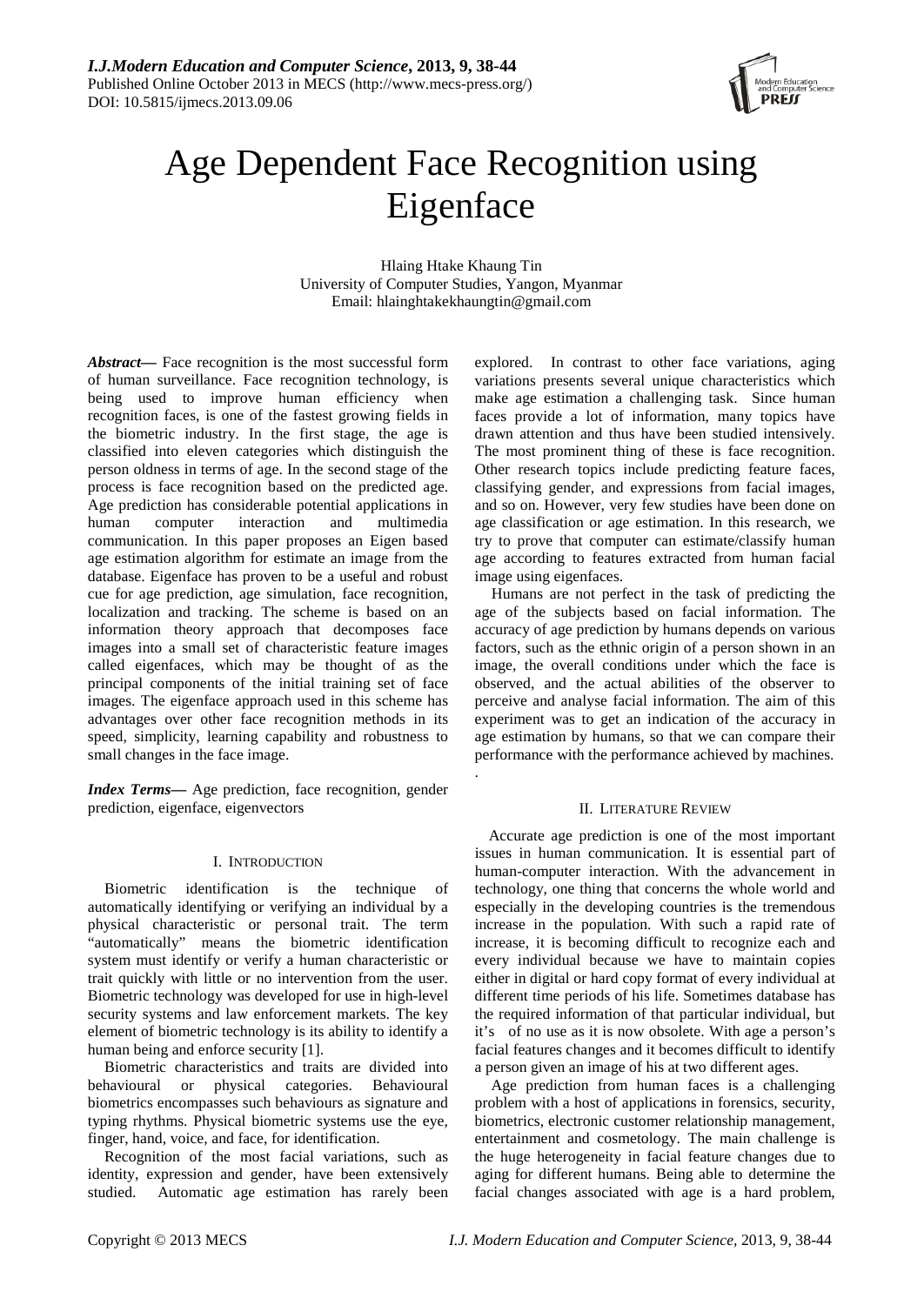because they are related not only to gender and to genetic properties, but to a number of external factors such as health, living conditions and weather exposure. Furthermore, gender can also play a role in the aging process, as there are differences in the aging patterns and features in males and females. Human age prediction by face images is an interesting yet challenging research topic emerged in recent years. There are some earlier works which aimed at stimulating the aging effects on human faces, which is the inverse procedure of age estimation.

Horng, et.al [2] proposed an approach for classification of age groups based on facial features. The process of the system was mainly composed of three phases: Location, feature extraction and age classification. Two backpropagation neural networks were constructed. The first one employs the geometric features to distinguish whether a facial image is a baby or not. If it is not, then the second network uses the wrinkles features to classify the image into one of three adult groups. This approach is somewhat efficient as it has 99.1% verification rate for the first network and 78.49% for the second. Fukai, et.al [3] proposed an age estimation system on the AIBO (AIBO is autonomic entertainment robot produced by SONY). HOIP face image database and images captured using AIBO were used, they used Genetic Algorithms (GA) as optimization approach to select important features, then they used Self Organizing Map (SOM) algorithm in training the neural network. Age estimation error of this approach is 7.46% which is considered to be reasonable.

Geng, et.al [4] proposed a subspace approach named AGES (Aging pattern Subspace) for automatic age estimation. The basic idea of AGES is to model the aging pattern, which is defined as a sequence of a particular individual's face images sorted in time order, by constructing a representative linear subspace. The proper aging pattern for a previously unseen face image is determined by the projection in the subspace that can reconstruct the face image with minimum reconstruction error, while the position of the face image in that aging pattern will then indicate its age. The Main Absolute Error of this approach is 6.77% which is better than age estimation system of the AIBO and the ages in AIBO system are between 15-64, but in AGES they are between 0-69. Geng, et.al [5] extended their previous work on facial age estimation (a linear method named AGES). In order to match the nonlinear nature of the human aging progress, a new algorithm named KAGES is proposed based on a nonlinear subspace trained on the aging patterns, which are defined as sequences of individual face images sorted in time order. In the experimental results, the Main Absolute Error is 6.18% that is better than all the compared algorithms but with minor difference with AGES approach. Luu, et.al [6] introduced a novel age estimation technique that combines Active Appearance Models (AAMs) and Support Vector Machines (SVMs), to dramatically improve the accuracy of age estimation over the current state-of-the-art techniques. Characteristics of the facial

input images are interpreted as feature vectors by AAMs, which are used to discriminate between childhood and adulthood, prior to age estimation. Age ranges are between 0-69.The Mean Absolute Error is 4.37 % that is better than all previous works. It is worth mentioning that in all the used approaches, the age range classifications are not as we are planning to consider in our classifications.

## III. AGE PREDICTION

All paragraphs must be justified, i.e. accurate age prediction is one of the most important issues in human communication. It is essential part of human-computer interaction. With the advancement in technology, one thing that concerns the whole world and especially in the developing countries is the tremendous increase in the population. With such a rapid rate of increase, it is becoming difficult to recognize each and every individual because we have to maintain copies either in digital or hard copy format of every individual at different time periods of his life. Sometimes database has the required information of that particular individual, but it's of no use as it is now obsolete. With age a person's facial features changes and it becomes difficult to identify a person given an image of his at two different ages.



Figure 1. System Flow Diagram of the Age Prediction

Face region is extracted from a real image. Firstly, noise filtering and image adjusting processes are performed for image enhancing. Eleven age individual groups are included in a face database. Within a given database, all weight vectors of the persons within the same age group are averaged together. This creates "a face class". When a new image comes in, its weight vector is created by projecting it onto the face space. The face is then matched to each face class that gives the minimum Euclidean distance. A 'hit' is occurred if the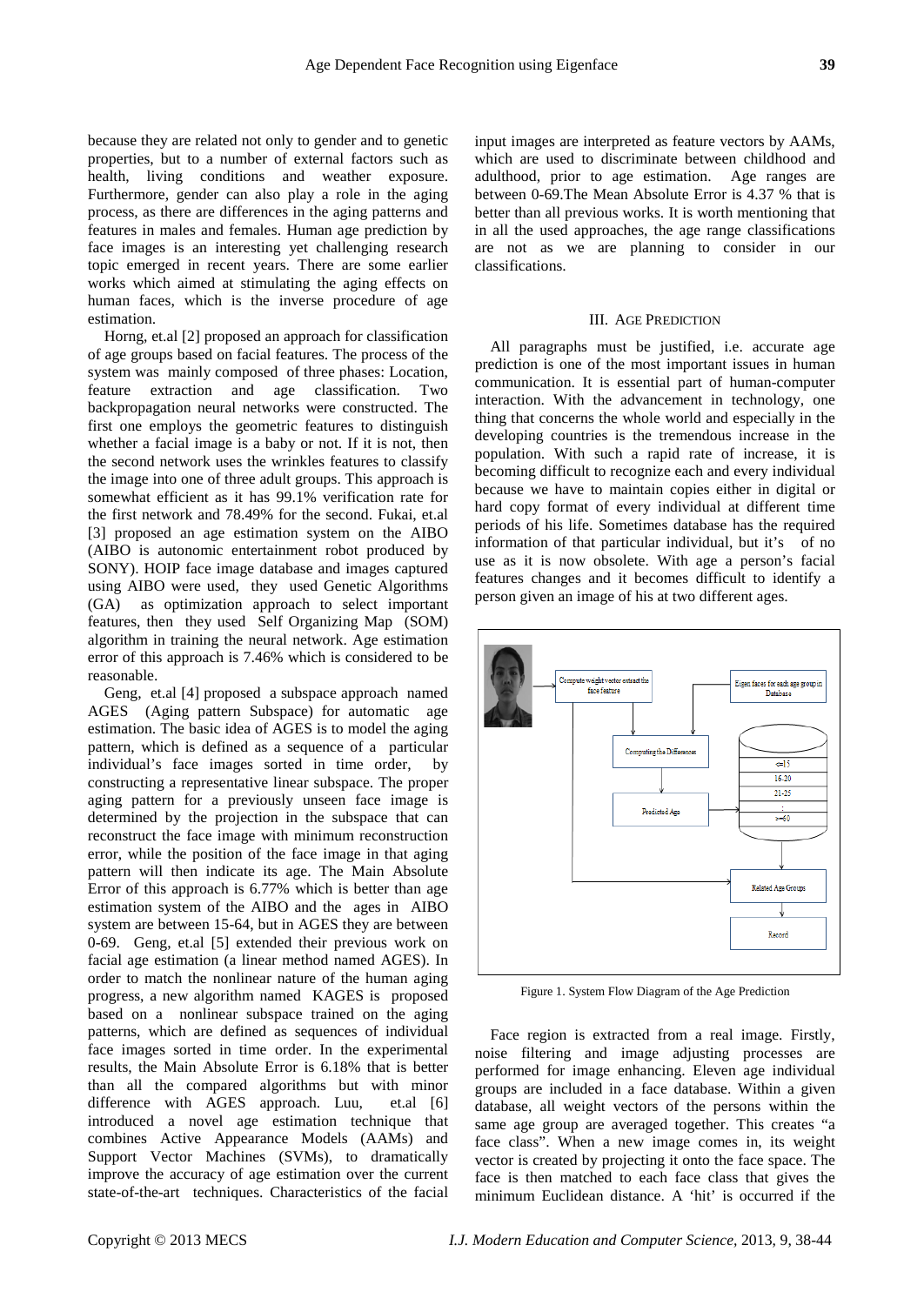image nearly matches with its own face class. And then the age group that gives the minimum Euclidean distance will be assumed as the age of the input image. The record of the corresponding person is obtained by comparing with the estimated age group. The over view of the proposed system is illustrated in Fig1.

# IV. FACE RECOGNITION

Since the beginning of the 1990s, the face recognition problem has become a major issue in computer vision, mainly due to the important real world applications of face recognition. On the theoretical side, face recognition is a specific and hard case of object recognition. Faces are very specific objects whose most common appearance (frontal faces) roughly looks alike. Subtle changes make the faces different.



Figure 2. Steps in Face Recognition

In recent years, several face recognition systems have been proposed by many researches with large variations concerning preprocessing, feature extraction, inter pattern representation and of course classification. The development of face recognition over the past years allows an organization into two types of recognition namely frontal view and profile view or side view. In frontal view, both eyes and lip corner are visible. In side view or profile view, at least one eyes or one corner of the mouth becomes self occluded because of the head turn. A typical face recognition system includes the following steps:

- (i) Extract human face area from images, i.e. detect and locate face.
- (ii) Locate a suitable representation of the face region and
- (iii)Classify the representations.

The processes in face recognition are generally classified as input the face image, then preprocessing that input face image such as removal of noise, scaling, cropping and so on. General Steps in Face Recognition is shown in Fig2.

#### *A. Image Preprocessing*

One of the major issues with solving the face recognition problem is the wide variety of appearances a face can take when viewed under different conditions. Examples of this include illumination, shadows, pose or expression. The aim of pre-processing in a face recognition system is to try and remove variant factors from a face image in order to allow the later stages of the process to work more effectively. The nature of many face detection algorithms means that many are very sensitive to certain properties such as illumination and as such pre-processing is a very important factor in the overall face detection system. The pre-processing step reduces the irrelevant information, eliminates noise and analyses the input image.

1) *Removal of Noise*: There are many kinds of adding noise to an image, such as 'gaussian for Gaussian white noise, 'localvar' for zero-mean Gaussian white noise with an intensity-dependent variance, 'poisson' for Poisson noise, 'salt & pepper' for "on and off" pixels 'speckle' for multiplicative noise. This system use 'salt & pepper' methods to add noise in training image, see in Fig3(a). 'Median filtering' method is good method to remove the noise. Median filtering is a nonlinear operation often used in image processing to reduce "salt and pepper" noise, see in Fig3(b). Median filtering is more effective than convolution when the goal is to simultaneously reduce noise and preserve edges.



Figure 3. (a) Face with 'Salt and Pepper' Noise (b) Removing 'Salt and Pepper' Noise by Median Filtering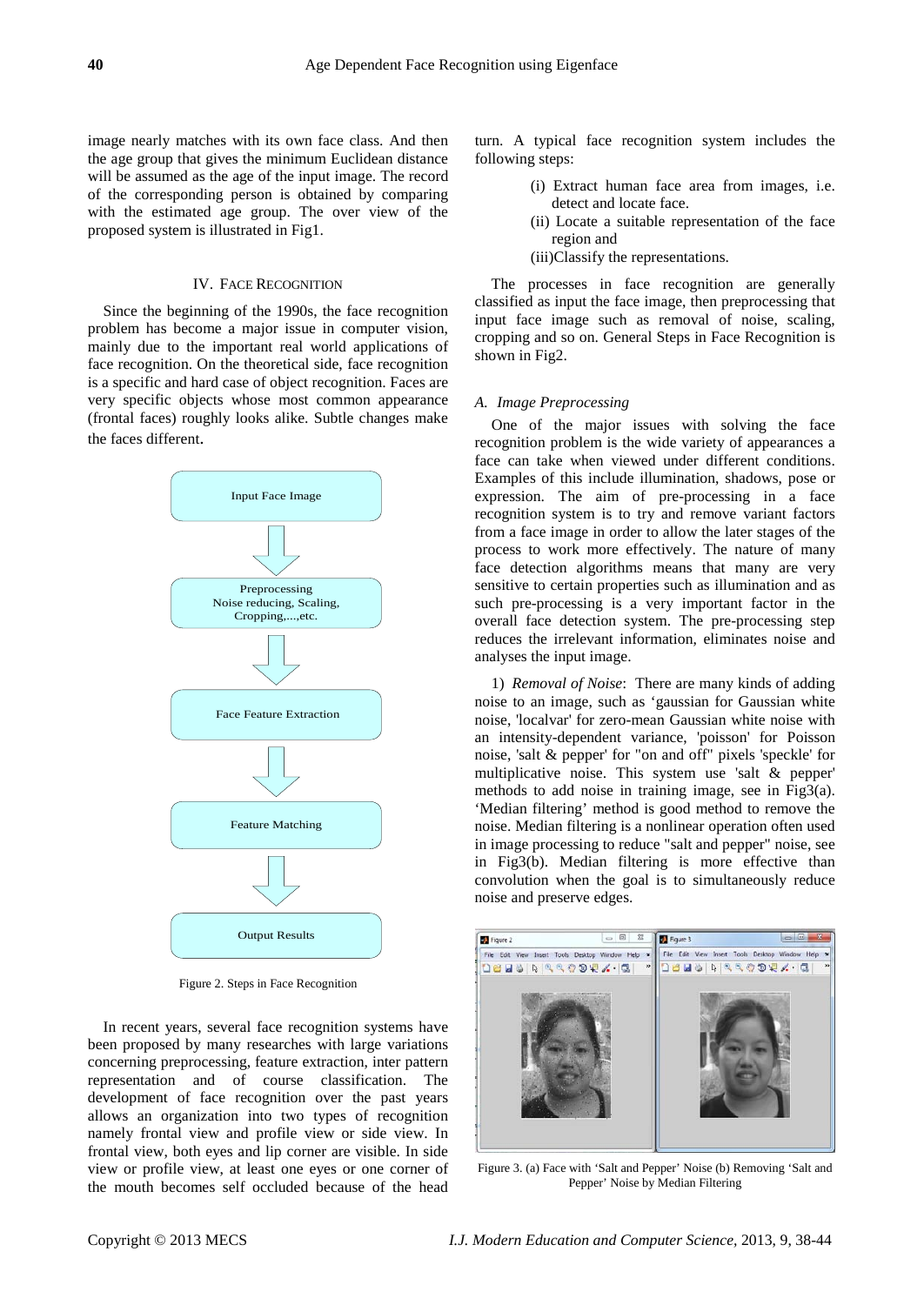2) *Cropping:* Cropping creates a new image for the required region. After converting the gray level and noise removing, image is cropped to remove the unnecessary region and background. The system must be able to crop the face image to obtain only the face area. Fig4. illustrates the cropped face images and its original face images.



Figure 4. Cropping the Face Area from the Input Face Image

3) *Resize*: The face images are resized to a uniform size after cropping the face images. In this research, the training images are fixed as 200x300 pixels.

#### *B. Eigenface*

In mathematical terms, this is equivalent to finding the principal components of the distribution of faces, or the eigenvectors of the covariance matrix of the set of face images, treating an image as a point (or vector) in a very high dimensional space. The eigenvectors are ordered, each one accounting for a different amount of the variation among the face images.

These eigenvectors can be thought of as a set of features that together characterize the variation among face images. Each image contributes some amount to each eigenvector, so that each eigenvector formed from an ensemble of face images appears as a sort of ghostly face image, referred to as an eigenface. Each eigenface deviates from uniform gray where some facial feature differs among the set of training faces; collectively, they map of the variations between faces*.*



Figure 5. High-level functioning Principle of the Eigenface-based Face Recognition Algorithm

The one-time initialization operations are:

- Acquire an initial set of face images (the training set).
- Calculate the eigenfaces from the training set, keeping only the M eigenfaces that correspond to the highest eigenvalues. These M images define the face space.
- Calculate the corresponding location or distribution in M-dimensional weight space for each known individual, by projecting his or her face images (from the training set) onto the "face space".

These operations can also be performed occasionally to update or recalculate the eigenfaces as new faces are encountered. Having initialized the system, the following steps are then used to recognize new face images:

- Calculate a set of weights based on the input image and the M eigenfaces by projecting the input image onto each of the eigenfaces.
- Classify the weight pattern as either a known person or not.
- (Optional) Update the eigenfaces and/or weight patterns.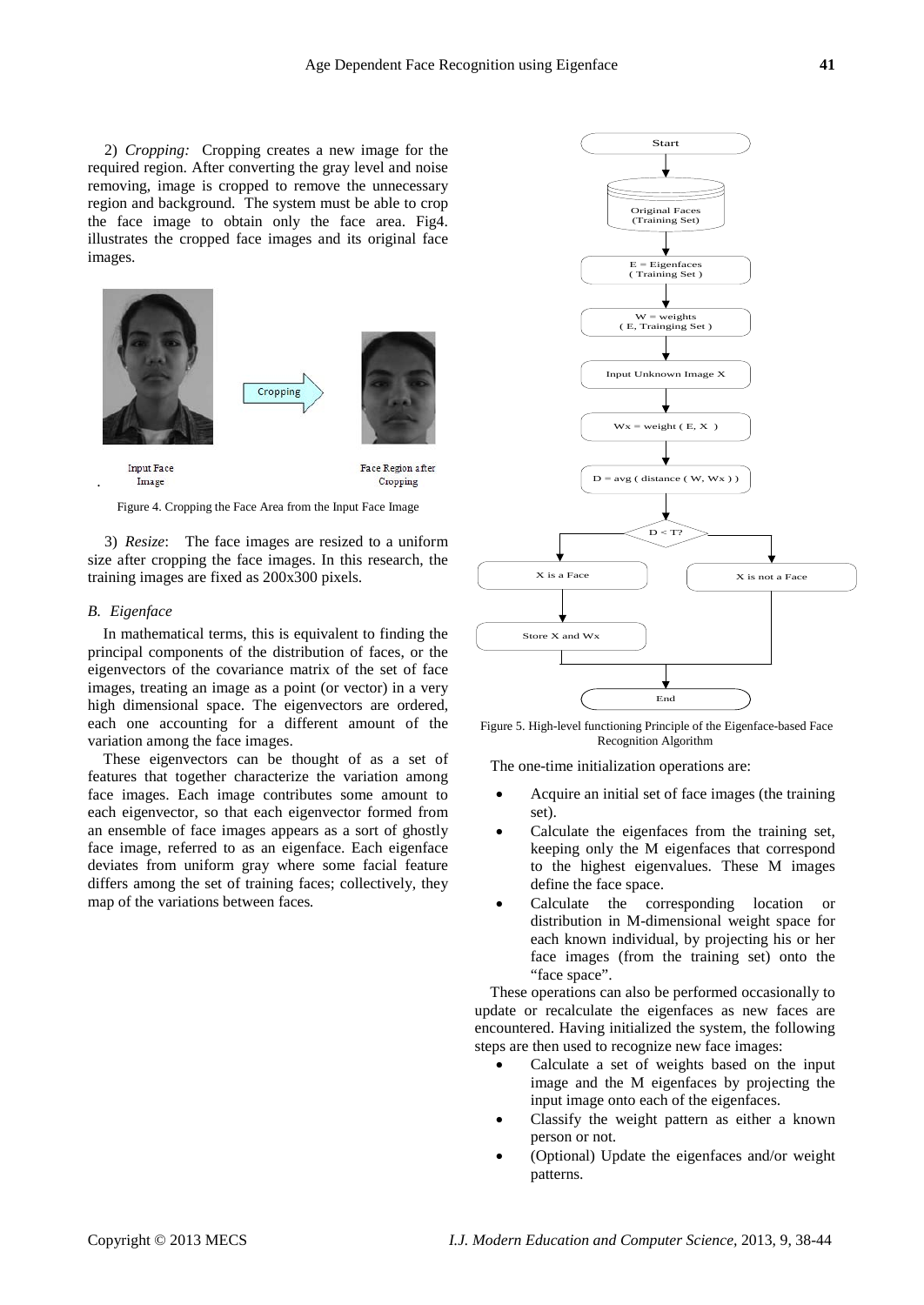# *C. Calculating Eigenface*

Let a face image  $I(x, y)$  be a two-dimensional N by N array of (8-bit) intensity values. Such an image may also be considered as a vector of dimension  $N^2$ , so that a typical image of size 200 by 300 becomes a vector of dimension in 60,000 dimensional spaces. An ensemble of images maps to a collection of points in this huge space.

Images of faces, being similar in overall configuration, will not be randomly distributed in this huge image space and thus can be described by a relatively low dimensional subspace. The main idea of the principal component analysis (or Karhunen- Loeve expansion) is to find the vectors which best account for the distribution of face images within the entire image space. These vectors define the subspace of face images called "face space". Each vector is of length  $N^2$ , describes an N by N image, and is a linear combination of the original face images. Because these vectors are the eigenvectors of the covariance matrix corresponding to the original face images, and because they are face-like in appearance, they are referred to as "eigenfaces."

Let the training set of the faces images are  $\phi_1, \phi_2, \phi_3, \ldots, \phi_M$ , where M is the number of images in the database.The average face of the set is defined by

$$
\vec{m} = \frac{1}{M} \sum_{i=1}^{M} \phi_N \tag{1}
$$





Figure 6. Examples of Some Training Faces Images

$$
\vec{m} = \frac{1}{M} \begin{pmatrix} a_1 + a_2 + \dots + a_M \\ b_1 + b_2 + \dots + b_M \\ \vdots \\ f_1 + f_2 + \dots + f_N \end{pmatrix}
$$
 (2)

where M is the number of image in database.

Each face differs from the average by the Each face differs from the average by the vector  $\tau_i = \phi_i - \vec{m}$  where  $\tau_i$  is  $\vec{a}_m, \vec{b}_m, \dots$  and so on.

$$
\vec{a}_m = \begin{pmatrix} a_1 - m_1 \\ a_2 - m_2 \\ \vdots \\ a_N^2 - m_N^2 \end{pmatrix} \qquad \qquad \vec{b}_m = \begin{pmatrix} b_1 - m_1 \\ b_2 - m_2 \\ \vdots \\ b_N^2 - m_N^2 \end{pmatrix}
$$

$$
\vec{c}_m = \begin{pmatrix} c_1 - m_1 \\ c_2 - m_2 \\ \vdots \\ c_N^2 - m_N^2 \end{pmatrix} \qquad \vec{d}_m = \begin{pmatrix} d_1 - m_1 \\ d_2 - m_2 \\ \vdots \\ d_N^2 - m_N^2 \end{pmatrix}
$$

$$
\vec{e}_m = \begin{pmatrix} e_1 - m_1 \\ e_2 - m_2 \\ \vdots \\ e_N^2 - m_N^2 \end{pmatrix} \qquad \vec{f}_m = \begin{pmatrix} f_1 - m_1 \\ f_2 - m_2 \\ \vdots \\ f_N^2 - m_N^2 \end{pmatrix}, \text{so on}
$$

and then calculate the matrix A which is  $N^2$  by M

$$
A = [\vec{a}_m \vec{b}_m \vec{c}_m \vec{d}_m \vec{e}_m \vec{f}_m \dots]
$$
 (3)

The covariance matrix which is  $N^2$  by  $N^2$ 

$$
Cov = AA^T \tag{4}
$$

The matrix  $Cov$ , however, is  $N^2$  by  $N^2$ , and determining the  $N^2$  eigenvectors and eigenvalues is an intractable task for typical image sizes.

Compute another matrix, which is M by M as,  $L = A^T A$  and find the eigenvector of  $L$ . Eigenvector of *Cov* are linear combination of image space with the eigenvector of *L* .

$$
U = AV \tag{5}
$$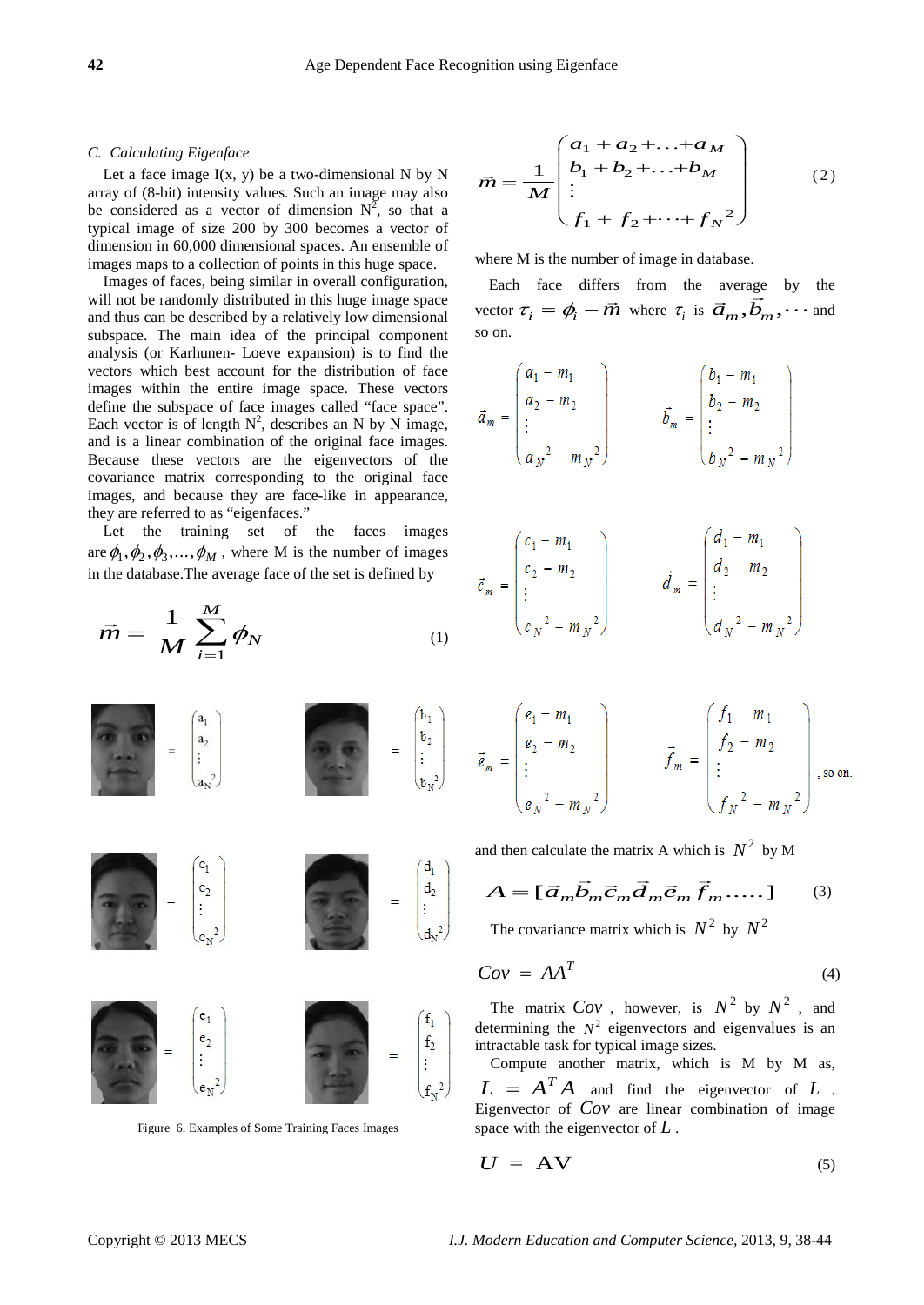Eigenvector represents the variation in faces. Compute for each face its projection onto the face space,

$$
\Omega_1 = U^T(\vec{a}_m), \Omega_2 = U^T(\vec{b}_m), \Omega_3 = U^T(\vec{c}_m),
$$
  

$$
\Omega_4 = U^T(\vec{d}_m), \Omega_5 = U^T(\vec{e}_m), \Omega_6 = U^T(\vec{f}_m)
$$

and so on.

The issue of choosing how many eigenfaces to keep for recognition involves a tradeoff between recognition accuracy and processing time. Each additional eigenface adds to the computation involved in classifying and locating a face. This is not vital for small databases, but as the size of the database increases it becomes relevant.

The input image is changed into the matrix form for recognizing a face as shown in Fig7.



Figure 7. Face Image for Classify

And then subtract the average face from the above image matrix.

$$
\vec{r}_m = \begin{pmatrix} r_1 - m_1 \\ r_2 - m_2 \\ \vdots \\ r_N^2 - m_N^2 \end{pmatrix}
$$
 (6)

A new face image ( $\phi$ ) is transformed into its eigenface components  $\overrightarrow{r}_m$ . Compute its projection on to the face space.

$$
\Omega = U^T(\vec{r}_m) \tag{7}
$$

The simplest method for determining which face class provides the best description of an input face image or compute the distance in the face space between the face and all known faces from the following equations,

$$
\varepsilon_i^2 = ||\Omega - \Omega_i||^2, \text{ for } i = 1, 2, ..., M
$$
 (8)

Where  $\Omega_i$  is a vector describing the *i*<sup>th</sup> face class. The face classes  $\Omega_i$  are calculated by averaging the

results of the eigenface representation over a small number of face images (as few as one) of each individual.

Then reconstruct the face from the eigenface from the following equation,

$$
\vec{S} = U\Omega \tag{9}
$$

After that compute the distance between the face and its reconstruction

$$
\xi^2 = ||r_m - \vec{S}||^2
$$
\n(10)

We can distinguish between a known face or not by using the thread hole value  $\theta$ ,

- If  $\xi < \theta$  and  $\varepsilon_i \ge \theta$ , where  $i = 1, 2, 3, \dots, M$ Then it is a new face.
- If  $\xi < \theta$  and  $\{\varepsilon_i\} < \theta$

Then it is a known face.

# V. CONCLUSIONS

It is important to point out that, in the case of age prediction by humans, the whole face image (including the hairline) was presented to observers, whereas in the case of age prediction by machines, in effect only information from the internal facial area was utilized. Also we will work on improvement of the luminosity normalized method, and must aim at improvement in accuracy.

#### VI. RESULT OF AGE PREDICTION

The following figures show the prediction results of different age groups by using testing image samples. The first prediction result is between 20-25 years and the actual age is 23 years. The second actual age is 43 yearold female and her prediction result is between 40-45 years. According to the following results, more accurate and precise prediction age can be known for any unseen faces.

|  | Gender Prediction : Female   |                                       |
|--|------------------------------|---------------------------------------|
|  | Age Prediction<br>Actual Age | : Between 20-25 years<br>$: 23$ years |
|  | Gender Prediction: Female    |                                       |
|  | Age Prediction<br>Actual Age | : Between 40-45 years<br>$: 43$ years |